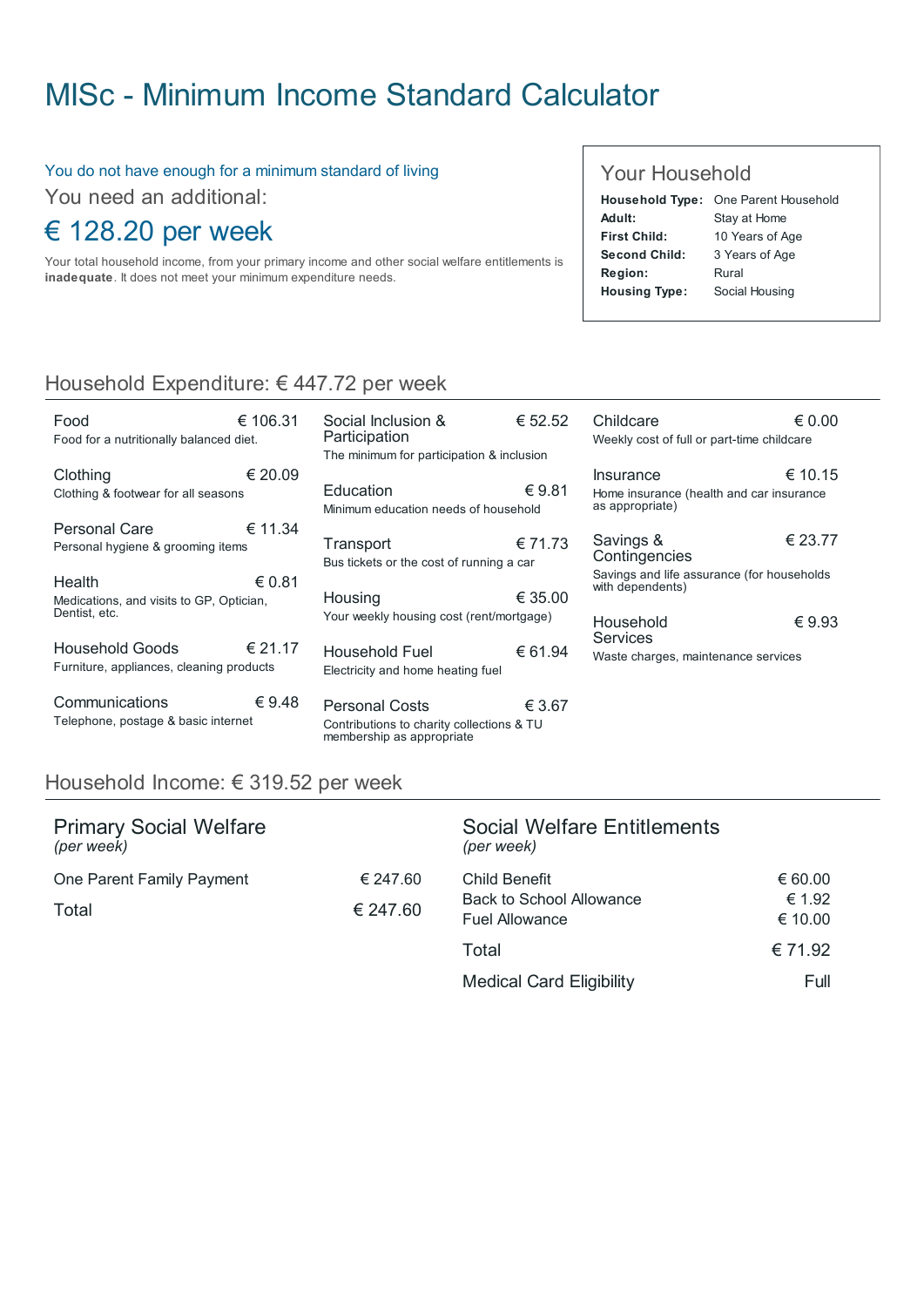# MISc - Minimum Income Standard [Calculator](http://www.misc.ie/)

As a minimum, your household needs:

Earnings of:

€8,546.20 per year

So that your total household income, including earnings after tax and social welfare entitlements, covers your household's minimum expenditure needs.

#### Your Household

|                      | Household Type: One Parent Household |
|----------------------|--------------------------------------|
| Adult:               | <b>Employed Part Time</b>            |
| <b>First Child:</b>  | 10 Years of Age                      |
| Second Child:        | 3 Years of Age                       |
| Region:              | Rural                                |
| <b>Housing Type:</b> | Social Housing                       |

## Household Expenditure: € 536.72 per week

| Food<br>Food for a nutritionally balanced diet.                     | € 106.31        | Social Inclusion &<br>Participation<br>The minimum for participation & inclusion                | € 52.52 | Childcare<br>Weekly cost of full or part-time childcare                         | € 61.45         |
|---------------------------------------------------------------------|-----------------|-------------------------------------------------------------------------------------------------|---------|---------------------------------------------------------------------------------|-----------------|
| Clothing<br>Clothing & footwear for all seasons                     | € 20.09         | Education<br>Minimum education needs of household                                               | € 9.81  | <b>Insurance</b><br>Home insurance (health and car insurance<br>as appropriate) | € 10.15         |
| Personal Care<br>Personal hygiene & grooming items                  | € 11.34         | Transport<br>Bus tickets or the cost of running a car                                           | € 71.73 | Savings &<br>Contingencies                                                      | € 23.77         |
| Health<br>Medications, and visits to GP, Optician,<br>Dentist, etc. | € 0.81          | Housing<br>Your weekly housing cost (rent/mortgage)                                             | € 60.00 | Savings and life assurance (for households<br>with dependents)<br>Household     | $\epsilon$ 9.93 |
| Household Goods<br>Furniture, appliances, cleaning products         | € 21.17         | Household Fuel<br>Electricity and home heating fuel                                             | € 61.94 | <b>Services</b><br>Waste charges, maintenance services                          |                 |
| Communications<br>Telephone, postage & basic internet               | $\epsilon$ 9.48 | <b>Personal Costs</b><br>Contributions to charity collections & TU<br>membership as appropriate | € 6.22  |                                                                                 |                 |

#### Household Income: € 590.87 per week

| Taxable Income<br>(per week) |          | <b>Social Welfare Entitlements</b><br>(per week) |          |
|------------------------------|----------|--------------------------------------------------|----------|
| <b>Gross Salary</b>          | € 164.35 | <b>Child Benefit</b>                             | € 60.00  |
| One Person Family Payment    | € 227.60 | Family Income Supplement                         | € 127.00 |
| Income Tax                   | $-60.00$ | <b>Back to School Allowance</b>                  | € 1.92   |
| <b>PRSI</b>                  | $-60.00$ | <b>Fuel Allowance</b>                            | € 10.00  |
| Universal Social Charge      | $-60.00$ |                                                  |          |
| <b>Net Salary</b>            | € 164.35 | <b>Total Social Welfare</b>                      | € 198.92 |
|                              |          | <b>Medical Card Eligibility</b>                  | Full     |